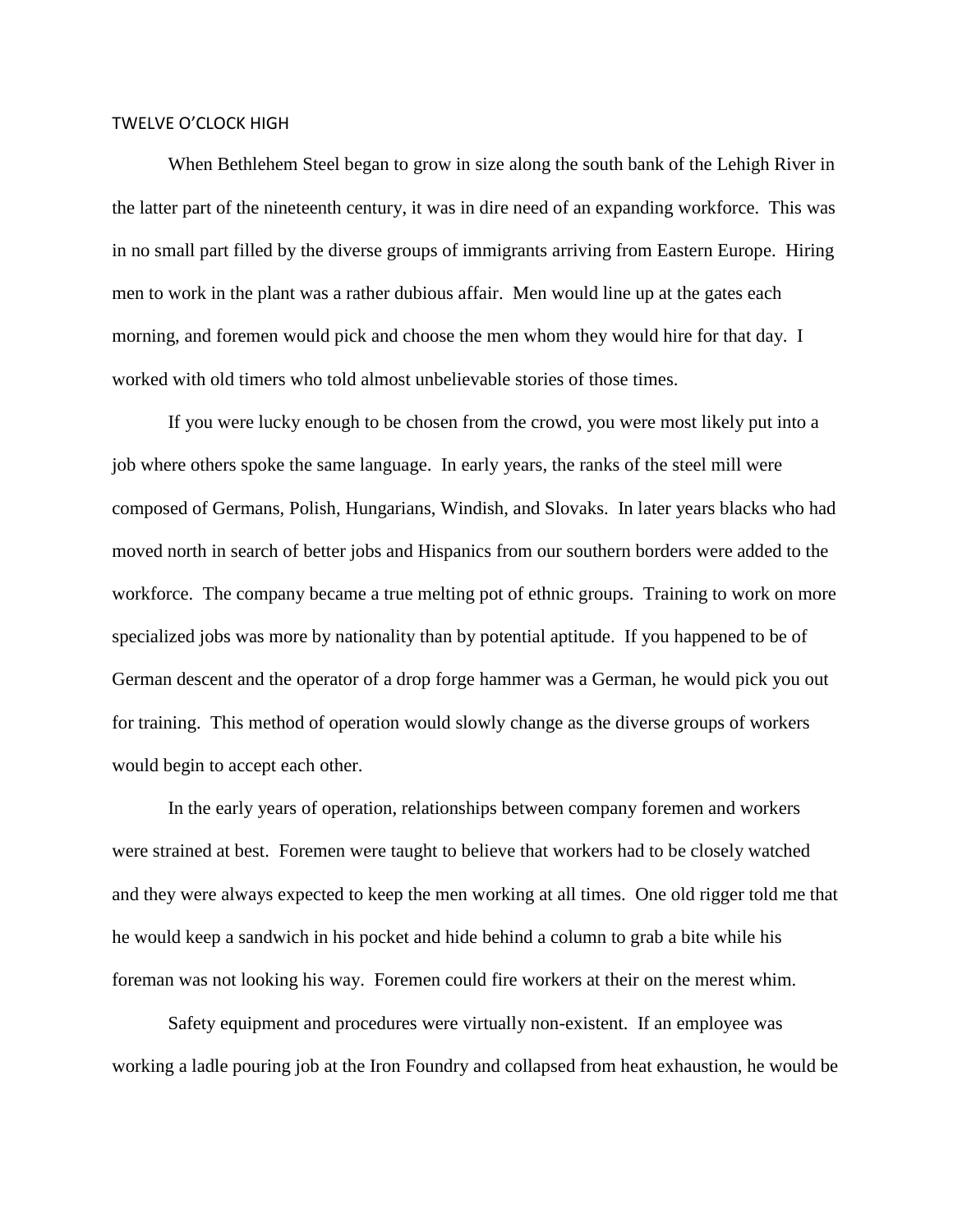carried over to the riverbank to cool off and recover. He was then told not to come back anymore.

Year after year of mistreatment led the men to unite regardless of their ethnicity. Their general mistrust of each other coalesced into a mutual distrust of their hated overseers. Uniting nationalities was the precursor of uniting the workers by joining labor unions. Attempts to unionize the plant in the middle part of the twentieth century became much easier.

When I became a Bethlehem Steel employee in late 1972, relationships between management and labor were well established. There was still an underlying feeling that, as a worker, you were merely a number to the corporation. Foremen were still trained to believe that workers were malingerers, always trying to shirk their duties. The relationship between opposing sides actually changed for the better in the early 1990s when foremen were sent to training classes to learn that if you treated workers decently you could get more work from them. This was entirely true. Rigger gangs would work much harder for foremen that they liked. This story comes from early August 1975, when foremen still thought they had to light a fire under your ass to get you to do something.

For the most part rigger foremen did not think this way. There were a few exceptions, but usually they had become foremen so they wouldn't have to slug it out in the fucking trenches with us. Most rigger foremen came up through the ranks and earned their reputations. Jack Walters, Joe Foley, the Shultz brothers Joe and Mike, Ernie Smith, Doug Kern, Ed Leiby and Butch Horn: these bosses were tough, non-nonsense guys with great senses of humor which was definitely needed when you were in charge of rigger gangs.

The antithesis of these men was our Division Foreman, Jim Chlebove. He was universally disliked by most of the men he commanded as you will soon understand.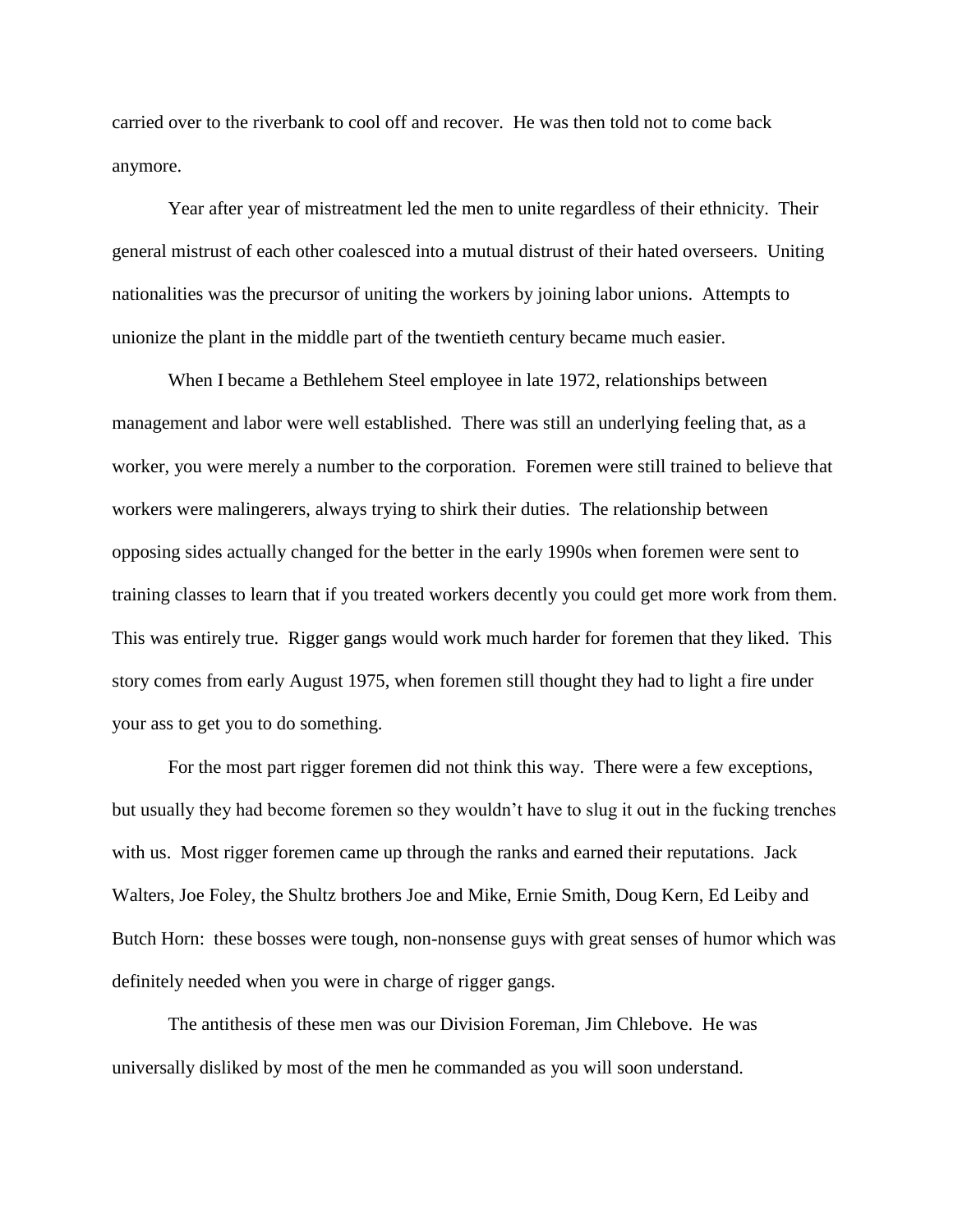I was in a rigger apprentice class in July of 1975 with riggers Brenda Smith and Bruce Ward. The class was every other Tuesday from 8 AM to 4 PM, located in a classroom in the Lehitgh Division Electrical shop. It was an I.C.S. mail order course which meant you did your assigned chapter test and spent the other 7 ½ hours drinking coffee, smoking cigarettes, and reading stories from the latest Penthouse Forum. The class was supervised by a suit from the main offices building. Affectionately known by the classes as Houdini, he would take attendance and then disappear for the remainder of the class.

One of the chapters on reading blueprints in our training manuals was a bit technical, so we decided we required someone who could actually teach us how to read them. After catching Houdini in one of his rare appearances and asking him for assistance, we realized he knew as much about reading blueprints as he did about reading fucking tea leaves. Sensing we would usurp his authority and go over his head, he put in a call to our office and made arrangements to send someone to train us. The following class we met with rigger foreman Joe Foley.

As Lehigh Division riggers we rarely had a chance to work for Joe, who was a Saucon Division foreman. Riggers had great admiration for Joe. A former paratrooper with the  $82<sup>nd</sup>$ Airborne Division, he had jumped into Normandy on D-Day, was captured, and spent time in a German POW camp. When the Russian army attacked the camp to liberate it, Joe climbed a flagpole under fire, and hung a homemade American flag which had been made by a fellow prisoner of war. Seeing the flag, the Russians halted their fire. This gave the POWs the chance to stream out of the camp to freedom. They were met by a helpful woman tank commander who pointed them toward the American lines. Joe was awarded the Bronze Star for heroism. He was one of the true heroes from the "Greatest Generation" which the rigger department had quite a few of.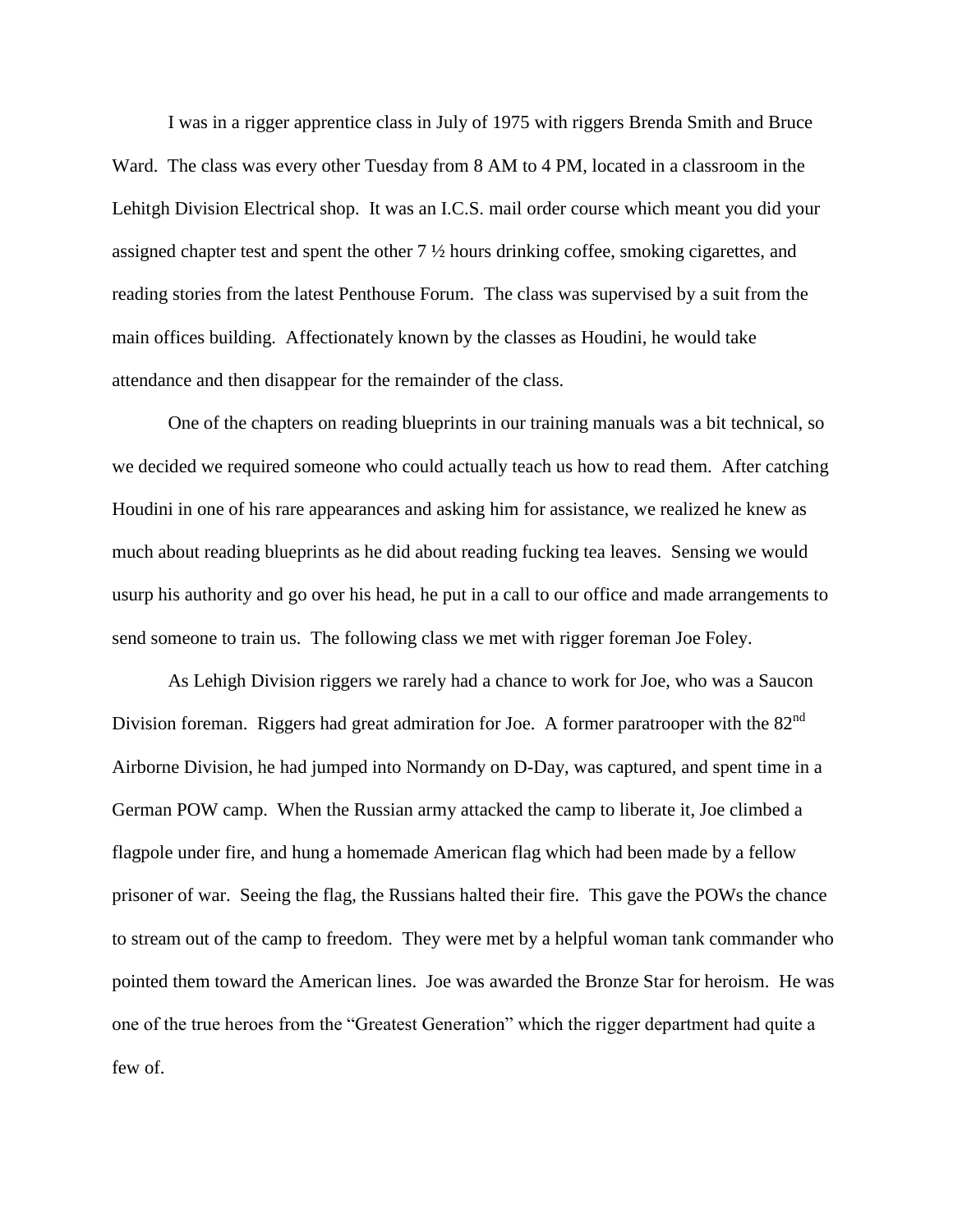Joe spent a few classes with us, and it was very apparent he knew his craft. We learned more from foremen like Joe and "A" riggers (gang leaders) who had the knowledge and patience to explain the nuances of our jobs than we did from any textbook.

In August of 1975 we had our first taste of a truly massive undertaking: a total rebuild of Blast Furnace "E". This job required most of the rigger department's workforce from the Lehigh and Saucon Divisions, plus a large contingent of carpenters, bricklayers, pipefitters, electricians and millwrights. It took several days just to prepare for the upcoming job. Lights were strung over the entire furnace and a communication system was set up for the job which would run 24/7 for four to five months.

A command trailer was installed in the yard east of the furnace for our general foreman Jim Chlebove. We spent the next week working around the clock, preparing the furnace. An entire section of the roof over the cast floor, which was on rollers, was slid back to allow lifting access from the trolley on the superstructure high above. We spent two days lacing cables and installing a 100 ton capacity block that we would use to make the heavy lifts.

One hot night, when we were working a 12 hour 8 AM to 8 PM shift on the charging floor, situated 100 feet above the cast floor, we stopped at around 3 PM to break for lunch. I lit a cigarette and walked over to the railing to take advantage of a slight breeze coming off of the river. I looked over the railing and noticed that our general foreman had placed his blueprint table directly beneath us. His blueprints were neatly thumbtacked to the table to prevent them from blowing away.

Within a few minutes, the elevator brought up workers returning from lunch, adding to the crew which now totaled 25 men. "Little Joe" Palusek, a rigger welder walked up beside me.

"Hey Joe, look! Chlebove put his print table right below us," I said.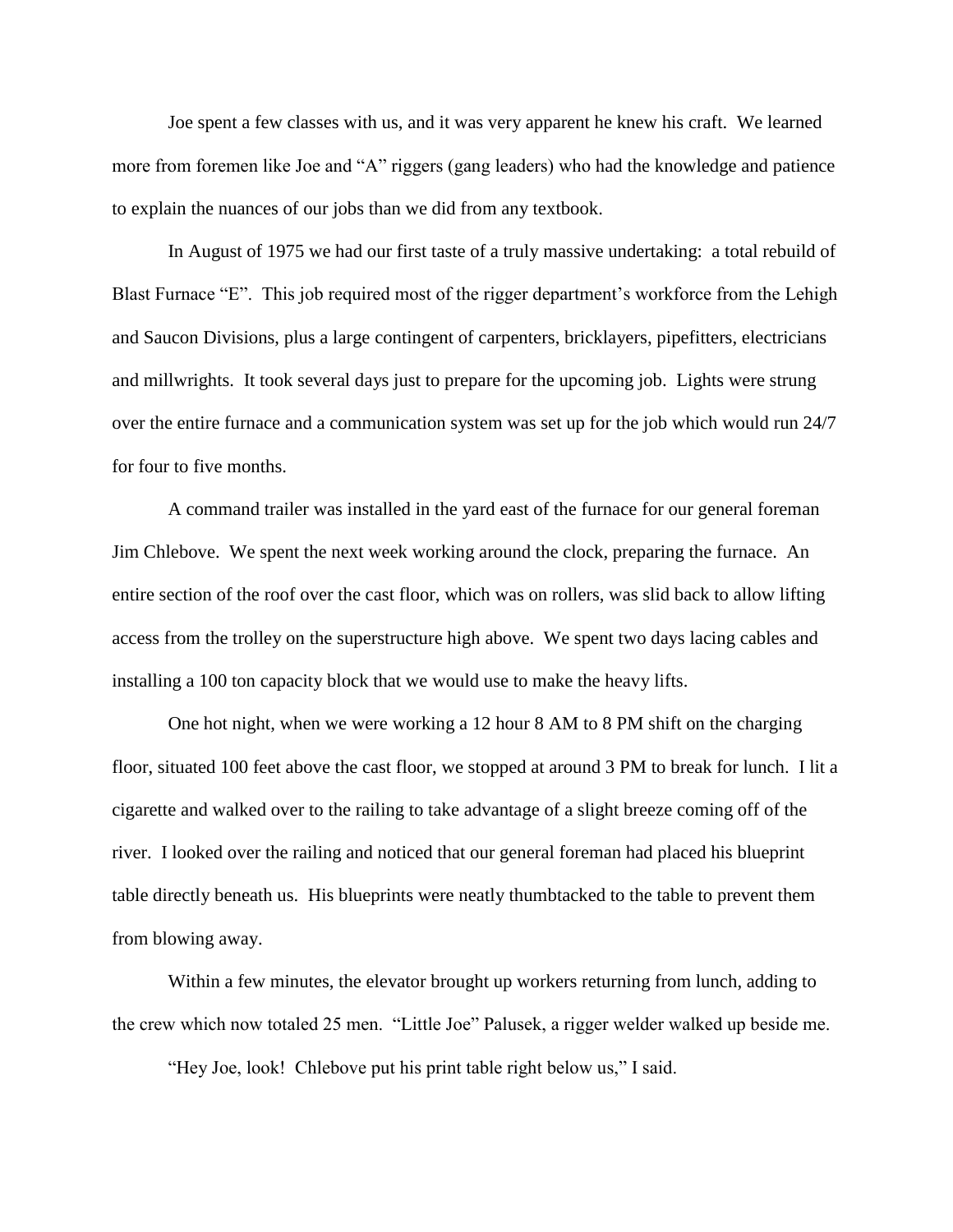Grinning, with a wad of Redman chewing tobacco in his cheek, Joe looked over the railing.

"Fuck him". And I heard a soft "phutt" sound. I looked over the railing just in time to see his tobacco juice bomb gently sailing toward the print table. But a slight breeze blew it off course.

Undeterred by his miss, he looked at me and said "Five degrees north, drop for effect." He launched his next bomb, and it drifted with the wind and hit dead center.

At this time, out of the collected workforce, only six other workers were chewing tobacco. One by one, they gathered at the railing, bringing the bombing crew up to a total of seven. Adjusting to the wind drift, they carpet bombed Chlebove's print table into a slimy mess. With a feeling of a job well done, we all drifted back to our jobs.

About 6:30 AM a pipefitter, looking over the railing, said "We're fucked now."

Peeking over the railing, I looked down to see our general foreman, Division Superintendent, and assistant superintendent looking up with angry red faces. They headed for the elevator.

This is about the time the solidarity of my union brothers became evident to me. To this day I have no idea whose idea it was, but it was simple and proved extremely effective.

Knowing that the bosses would seek out the tobacco chewers, they very quickly handed out tobacco to the non-chewers. Even our foreman Jack Walters was handing out tobacco. Someone opened the elevator door to delay the bosses' trip up to the charging floor. With 25 workers chewing and spitting tobacco juice, the bosses were allowed to come up. They came charging from the elevator, over the bridge to the job site. They stood there in disbelief. When